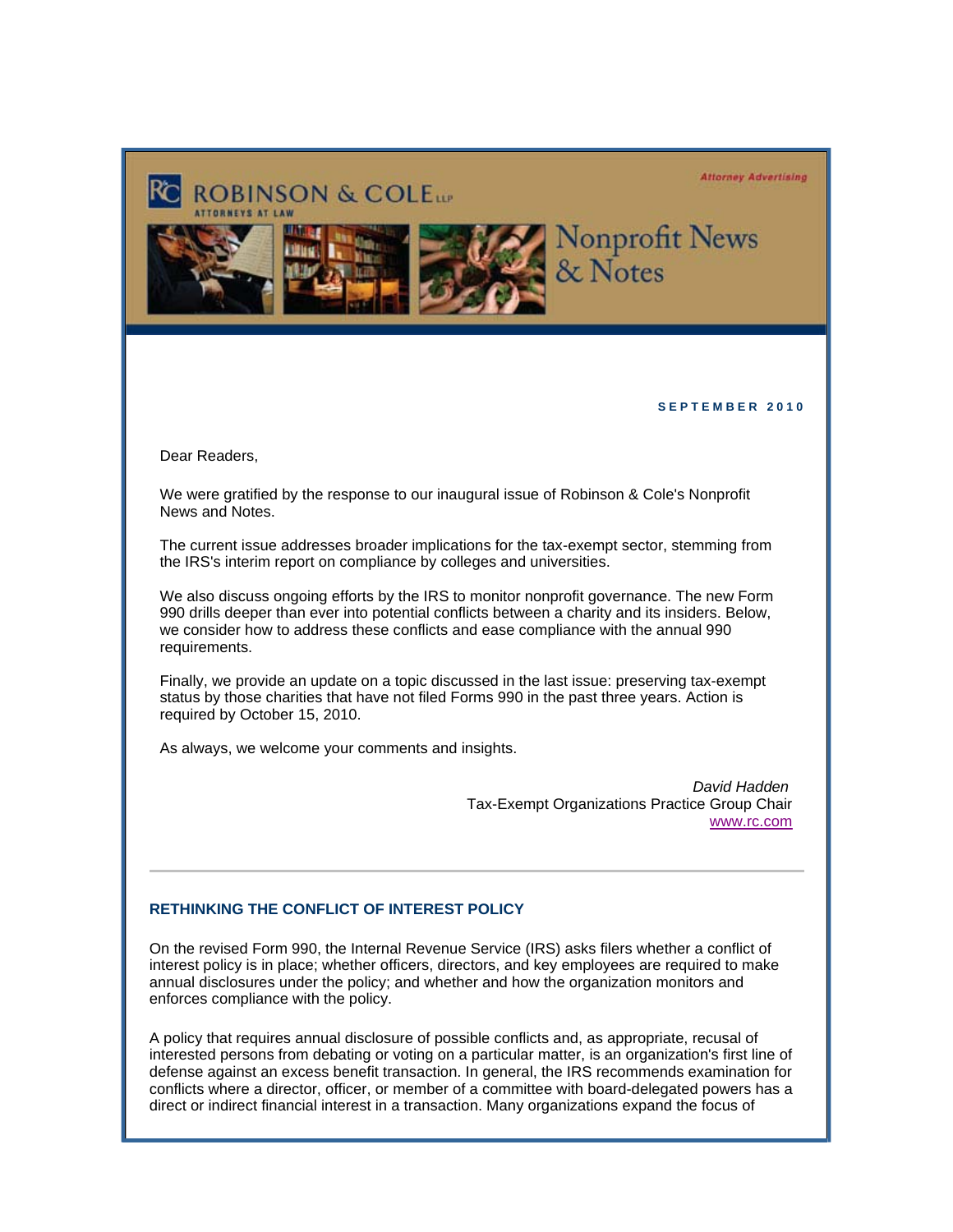inquiry to include high-level employees who may negotiate or approve certain transactions. Conflict of interest policies encourage an examination of the appearance of a transaction as well as any actual improprieties. In all cases, an organization's conflict of interest policy should be reviewed for consistency with both state law and the practices recommended by the IRS.

The discipline of requiring annual disclosure by directors and others of potential conflicts is an excellent opportunity to ease compliance with an organization's Form 990 reporting responsibilities. For example, Schedule L of the new Form 990 requires reporting of several types of relationships. Perhaps the most complicated involves business transactions between the organization and "interested persons." An interested person, for purposes of Form 990, is a farreaching term. By way of far-flung example, it could in theory extend to a partnership in which the spouse of a great-grandchild of a current director has only a 6 percent interest.

The correct reporting of business transactions on Schedule L can be largely accomplished by carefully surveying current officers, directors, trustees, key employees, and any nonboard members of a grant selection committee. Revising the annual conflict of interest disclosure form to ask specific questions designed to identify the types of business transactions covered by Schedule L will assist the organization in meeting its reporting responsibilities. Further, it will help those being surveyed to think clearly about what transactions may present a conflict of interest.

Schedule L also requires the organization to report business transactions with individuals who, for the tax year being reported, are classified as (1) former officers, directors, trustees, and key employees who received more than \$100,000 in reportable compensation from the reporting organization or a related organization or (2) former directors or trustees who received, in their capacity as directors or trustees, more than \$10,000 in reportable compensation from the reporting organization or a related organization. Thus, organizations may want to expand the distribution of annual conflict of interest inquiries to include such individuals.

Moreover, Schedule L requires a filing organization to report whether it receives management services from a management company of which any current or former officer, director, trustee, or key employee, whether or not such individual receives any reportable compensation from the organization or a related organization, is a direct or indirect 35 percent owner or an officer, director, trustee, or key employee. A "former" officer, director, trustee, or key employee is one who has held that position within the organization's last five tax years.

Perhaps in recognition of the fact that organizations may not be able to gather all information needed to accurately report business transactions of interested persons, the instructions to Schedule L provide that an organization is not required to furnish the requested information if it is "unable to secure the information regarding interested person status after making a reasonable effort to obtain it." Distribution of an appropriately tailored questionnaire to current and former officers, directors, trustees, and key employees, as well as any current nonboard members of a grant selection committee, may qualify as reasonable effort for this purpose.

# **IRS RELEASES INTERIM REPORT ON TAX COMPLIANCE BY COLLEGES AND UNIVERSITIES: BROADER IMPLICATIONS FOR THE TAX-EXEMPT SECTOR**

The IRS recently released its interim report on the Colleges and Universities Compliance Project. The project surveyed 400 public and private colleges and universities on (1) organizational structure and governance practices; (2) the conduct and reporting of exempt or other activities that may generate unrelated business taxable income; (3) the investment, management, and use of endowment funds; and (4) executive compensation practices.

The preliminary data suggests that the IRS will more closely scrutinize whether unrelated business income-generating activities are reported, whether offshore investments and other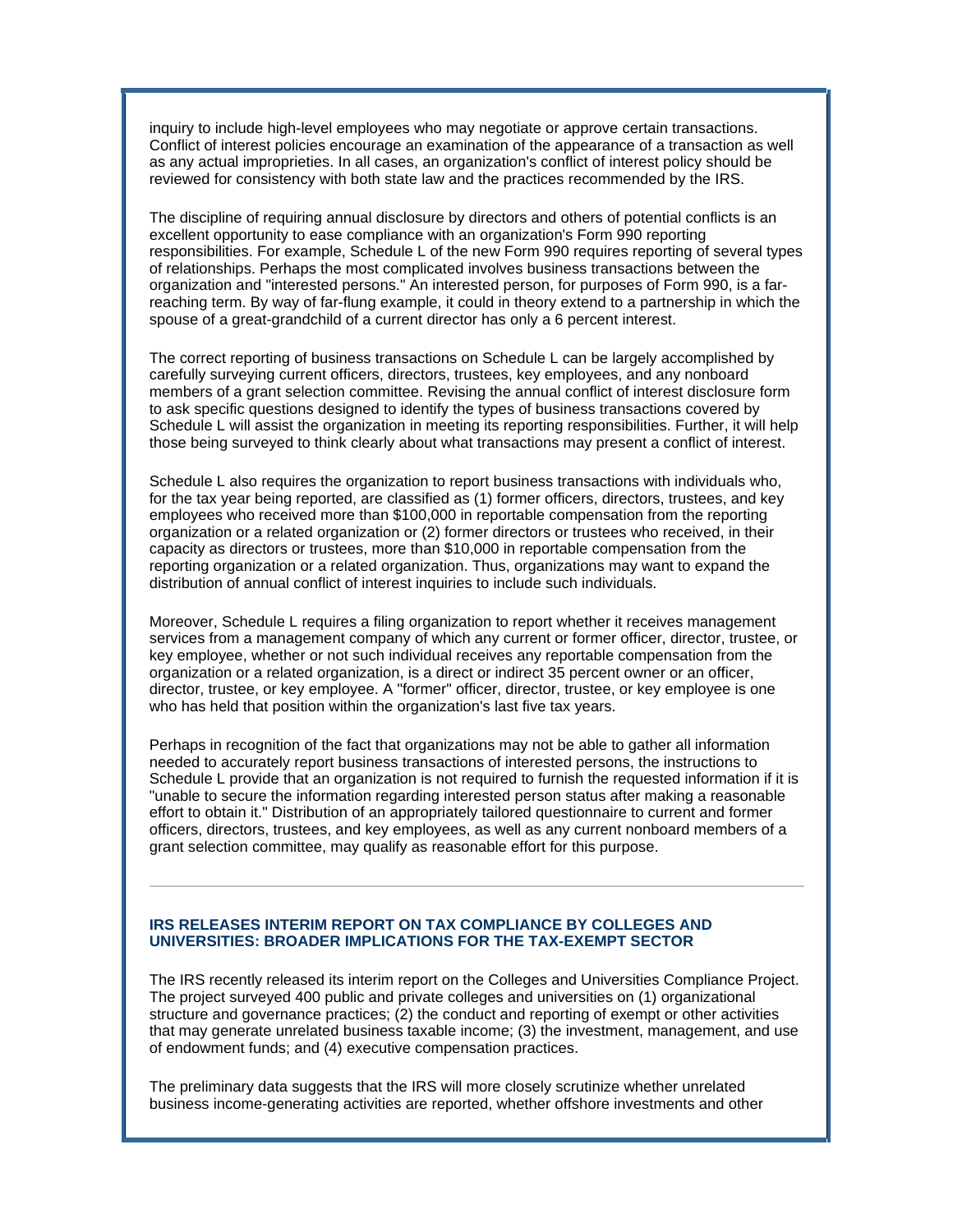alternative investments are appropriate, whether comparability data is utilized to establish compensation, whether organizations have conflict of interest policies, and whether transactions with related entities occur at arm's length.

The project focused on colleges and universities because they comprise one of the largest segments of the tax-exempt sector based on revenue and assets. We presume, however, that any regulatory action or suggested best practices resulting from the IRS's analysis will apply to public and private schools in general, many of which resemble institutions of higher education in their governance structure, administration, and activities, and, possibly, to the tax-exempt sector as a whole. Accordingly, we suggest that tax-exempt organizations critically examine their practices in the areas reflecting the IRS's preliminary conclusions, which include the following:

- **Related Organizations**. Most colleges and universities have related entities, including tax-exempt organizations, taxable corporations, trusts, disregarded entities, and partnerships. A controlled entity is a related entity in which the organization possesses more than 50 percent control. Tax-exempt organizations are required to report certain transactions with controlled entities on their annual Form 990, including making loans, transferring funds, and receiving interests, annuities, royalties, or rents. The report indicated that controlling organizations may well be underreporting these transactions.
- **Endowment Funds**. In most cases, investment committees invest endowment assets in a variety of investments, predominantly domestic fixed-income and equity securities, according to an endowment fund investment policy. The organizations expend endowment assets according to spending policies, which approximate 5 percent. The majority of colleges and universities reported investing endowment assets in foreign investments. In response to the IRS's report, Theresa Pattara, Senate Finance Committee Tax Counsel, commented that Congress pays attention to offshore investments because of their potential as abusive tax shelters or tax avoidance schemes.
- **Executive Compensation** . Many colleges and universities reported awards of executive compensation according to a policy adopted by the institution's governing body. The Internal Revenue Code imposes nondeductible excise taxes on certain persons and organizations benefitting from, or participating in, excess benefit transactions, which may include colleges and universities providing unreasonable compensation to insiders. Insiders include directors, officers, trustees, and certain highly compensated employees. A transaction with an insider is presumed to be reasonable if the participating tax-exempt organization follows certain parameters set forth in the Treasury Regulations, including receiving advance approval by the organization's governing body, obtaining and relying on appropriate comparability data, and adequately documenting the basis for the organization's decision. The burden then shifts to the IRS to prove that such a transaction is not reasonable. The IRS noted that colleges and universities did not consistently rely on comparability data to support the reasonableness of transactions with insiders.
- **Policies**. Most large colleges and universities reported having conflict of interest policies for members of a governing body, top management officials, and full-time faculty. Some large organizations reported having written policies to assure that transactions with their controlled entities were at arm's length. Smaller and medium-sized institutions were less likely to have such policies.
- **Activities and Unrelated Business Income**. The project's questionnaire listed 47 activities that may result in unrelated business activities, including facility rental, use of athletic facilities, personal property rentals, advertising and corporate sponsorships, operation of bookstores, food services, catering services, travel tours, and parking lots, conduct of commercial research and income from controlled entities. Few colleges and universities that indicated engaging in an unrelated business activity reported that activity as unrelated business income on a schedule to their Form 990 (i.e., Form 990-T).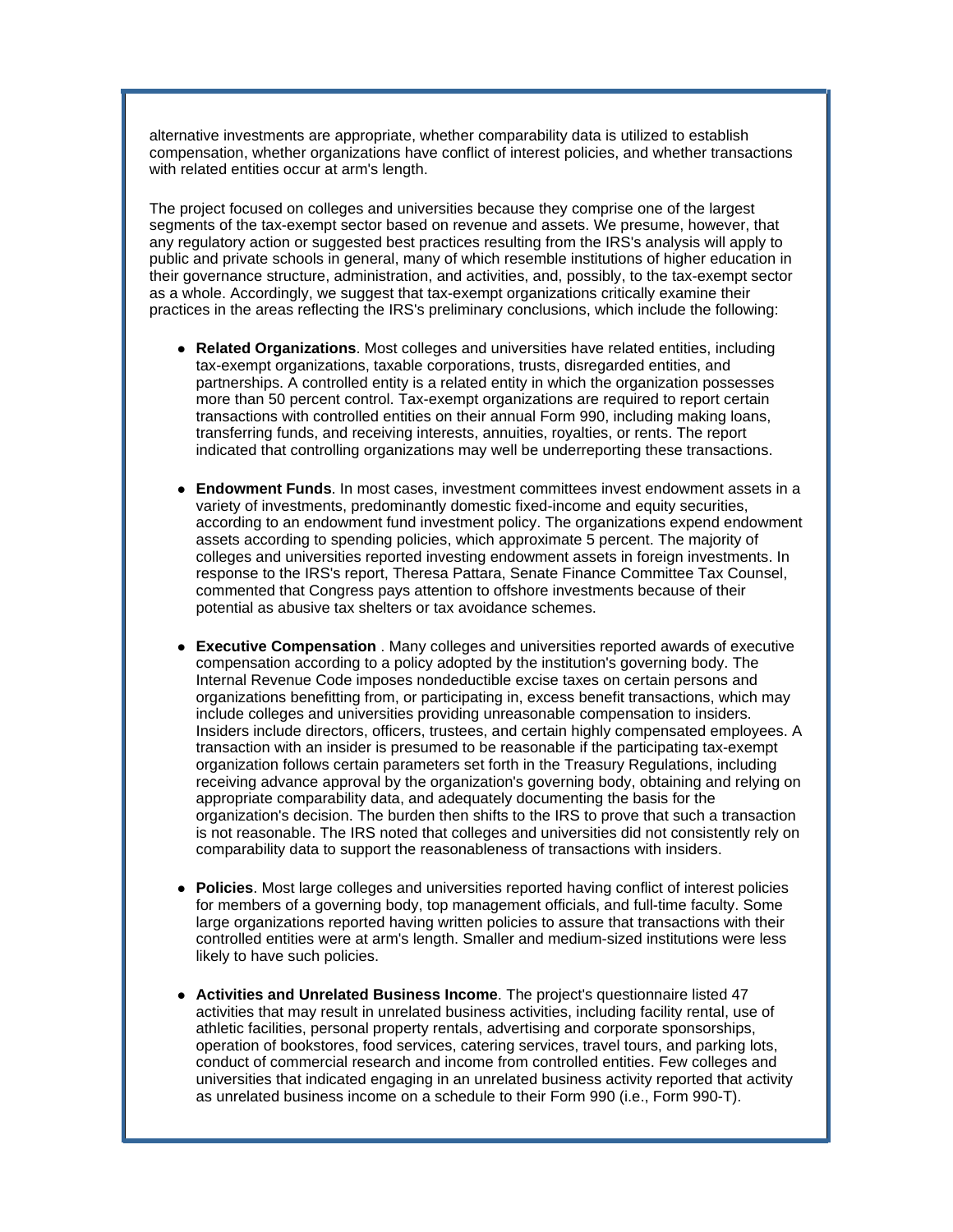**• Use of Outside Advisors**. The majority of colleges and universities surveyed reported that they did not rely on outside advice with respect to unrelated business income issues, such as determining whether business activities were related or unrelated to their exempt purpose; with respect to, the allocation of expenses between related and unrelated business activities, and with respect to intercompany pricing between the organizations and related entities.

*The IRS's final report will provide further analysis in a number of areas, including (1) the presence of organizations' policies and practices with respect to potential unrelated business activities, related organizations, and controlled entities; (2) the reporting of activities as exempt or unrelated and the allocation of expenses among activities and related organizations; (3) the*  reporting of recurring losses from certain exempt and unrelated activities and the reporting of *incident to debt-financed property; and (4) the use of comparability data and compensation practices and procedures to establish compensation of executives and other insiders.*

The IRS has initiated examinations of more than 30 colleges and universities, which were selected based upon their responses to the compliance questionnaire, largely focusing on executive compensation and unrelated business income. A summary of findings and information learned from the examinations will be included in the IRS's final report.

### **IRS ANNOUNCES FILING RELIEF FOR SMALL ORGANIZATIONS**

As we noted in our May newsletter, thousands of small, tax-exempt organizations, including charities, trade associations, and membership groups, may lose their tax-exempt status for failure to file an annual informational return with the IRS for three consecutive years. For organizations on a calendar year, the filing deadline for the 2009 tax year was May 15, 2010.

On July 26, 2010, the IRS announced one-time relief for organizations required to file annual informational returns in the form of a Form 990-N (electronic postcard) or a Form 990-EZ.

Organizations eligible to file Form 990-N need only complete that filing prior to October 15, 2010, to avoid loss of tax-exempt status. Organizations, other than certain religious organizations or those that are included in a group return, whose gross receipts are normally \$25,000 or less are generally required to file Form 990-N. Private foundations and supporting organizations, however, are not eligible to file Form 990-N.

Organizations eligible to file Form 990-EZ may avoid losing tax-exempt status by filing completed returns for the 2007, 2008, and 2009 tax years and paying a compliance fee based upon their gross receipts. Organizations were eligible to file Form 990-EZ for 2007 if gross receipts were less than \$100,000 and total assets were less than \$250,000; for 2008 if gross receipts were less than \$1 million and total assets were less than \$2.5 million; and for 2009 if gross receipts were less than \$500,000 and total assets were less than \$1.25 million.

Organizations required to file a Form 990 or Form 990-PF are not eligible for the program.

In addition to announcing the one-time relief program, the IRS posted a list of organizations at risk of automatic revocation of tax-exempt status. The list, which does not include certain small organizations or subordinate organizations in group rulings for which the parent organization has failed to make required filings, can be found on the IRS Web site.

The IRS has also posted a list of frequently asked questions about automatic revocation of taxexempt status for failure to file an annual return or notice.